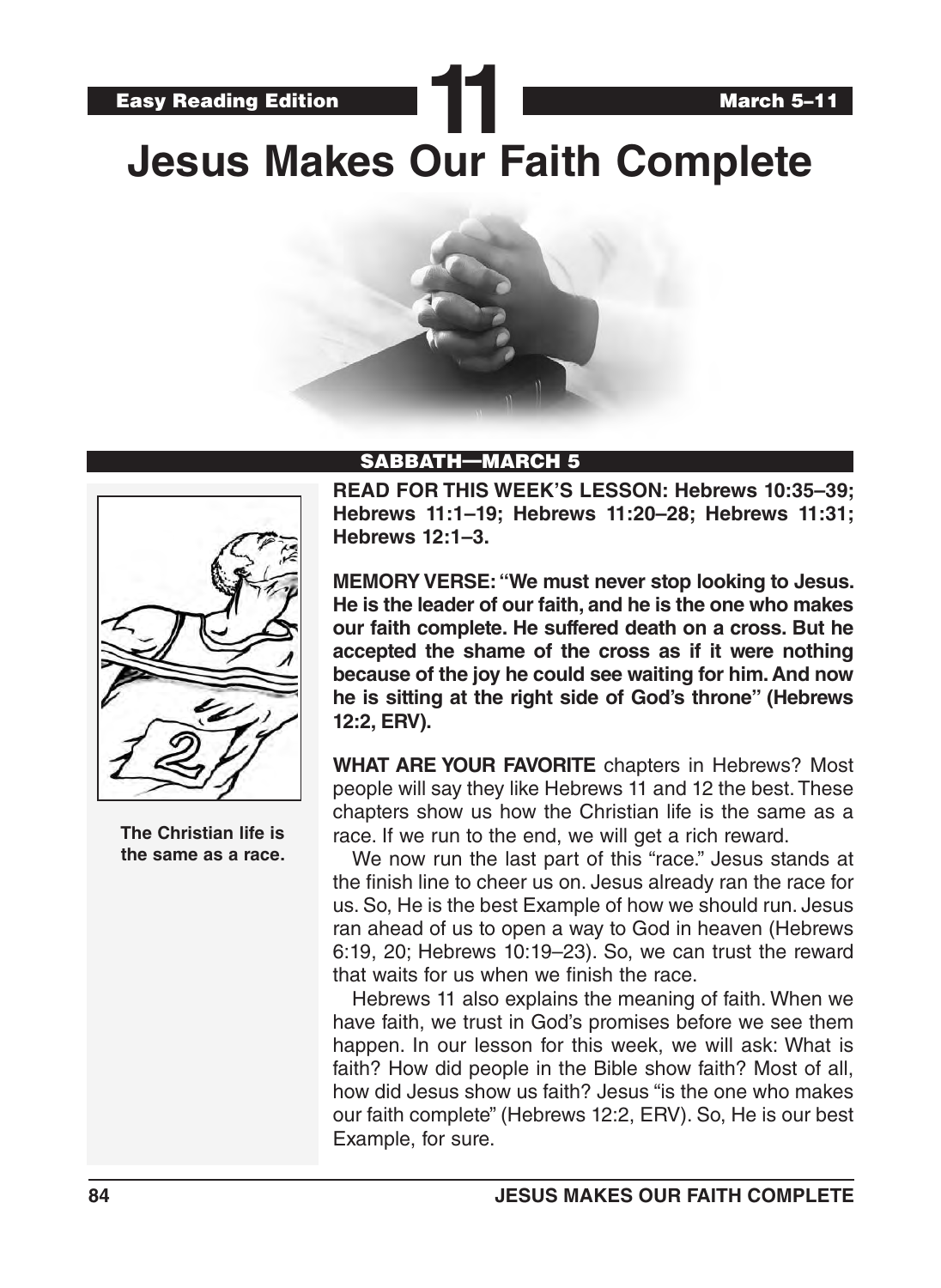## SUNDAY—MARCH 6 **Lesson 11**

#### **LIVING BY FAITH (Hebrews 10:35–39)**

### **Read Hebrews 10:35–39. What does God say to us in these verses?**

As Seventh-day Adventists, we are the end-time people of God. So, God expects us to be patient and not give up. Then we will get the things God promised us (Revelation 13:10; Revelation 14:12). What is the secret to not giving up? Paul tells us: "We must hold on to the hope we have" (Hebrews 10:23, ERV; Hebrews 4:14). Paul already told us that God did not give to the Israelites in the desert the rest He promised. The Israelites failed to get the promised rest because they had no faith (Hebrews 3:19). The book of Hebrews shows us that God is ready to give Christians the things that He promised (Hebrews 9:28; Hebrews 10:25, 36–38). So, Christians must show faith if they want to get these things (Hebrews 10:39).

Paul starts his talk about faith with a quote from Habakkuk 2:2–4. In these verses, Habakkuk asks God why He lets evil people continue to hurt good people (Habakkuk 1:12–17). Habakkuk and his people are suffering. So, they want God to punish right away the ones who hurt them. God promises Habakkuk that He will help the people. But the people must be patient (Habakkuk 2:2–4). Habakkuk and his people live at a time before the promise will happen. In the same way, we live at a time when we must wait for God to keep all His promises to us. God's promise continues in the book of Hebrews: " 'In just a little while, he who is coming will come. He will not wait any longer [will not delay]' " (Hebrews 10:37, NIrV; read also Habakkuk 2:3).

This message is really about Jesus. Jesus is the One who comes. So, does Jesus really delay His coming and put off His promises to us? Not at all! Jesus already came to die for us (Hebrews 9:15–26). He also will come again at the right time, for sure (Hebrews 9:27, 28; Hebrews 10:25).

God also says to Habakkuk: " 'The one who is right with God will live by faith' " (Hebrews 10:38, NIrV). Paul says the same thing in Romans 1:17 and Galatians 3:11. Romans 1 is helpful because it says that "we are made right with God by faith in Him" (Romans 1:17, NLV). This verse shows us that God saves us by His mercy. His faith makes us loyal to Him. Because God keeps His promises to us (2 Timothy 2:13), we stay loyal to Him.



**We live at a time when we must wait for God to keep all His promises to us.**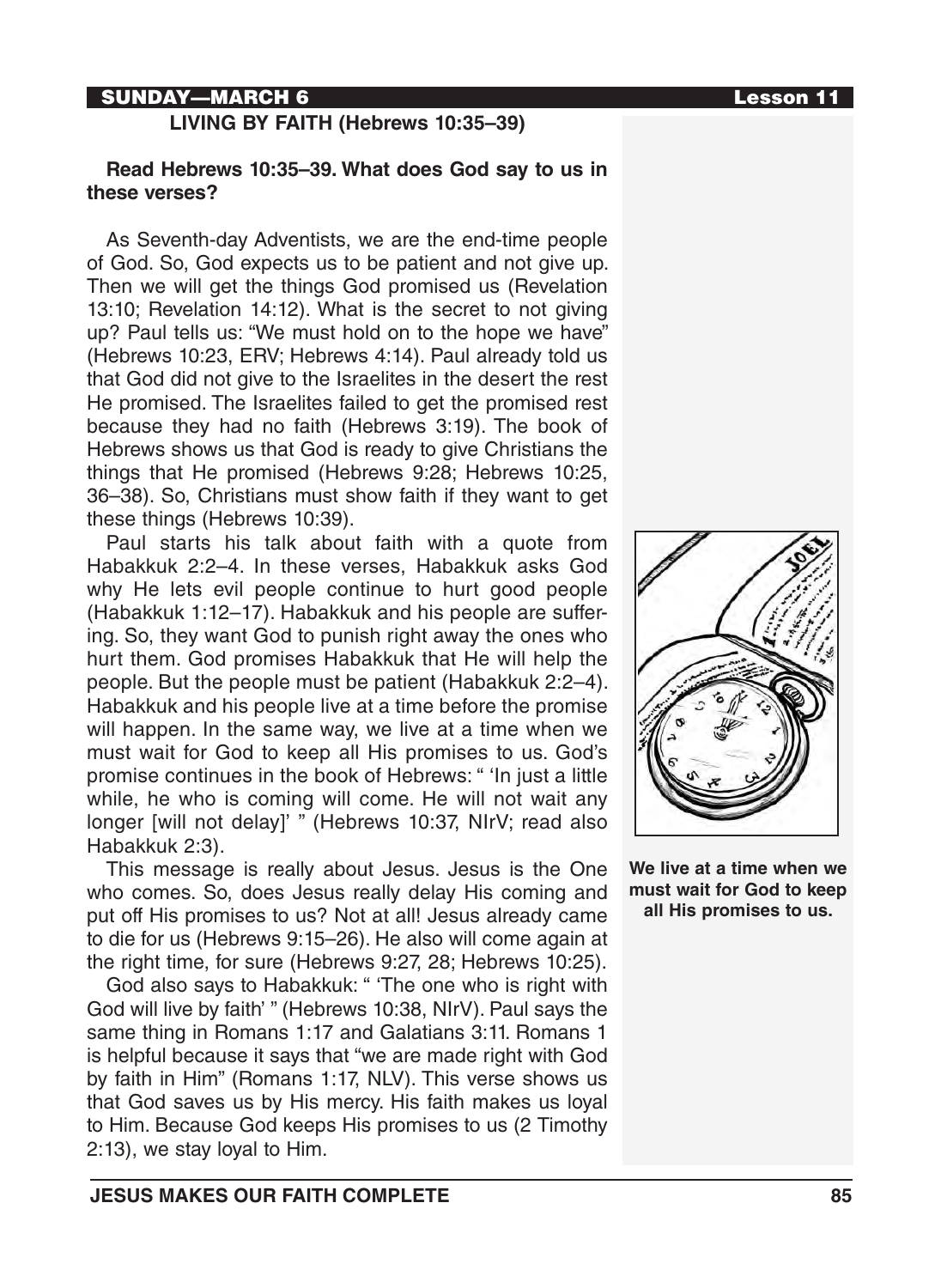#### Lesson 11 MONDAY—MARCH 7

#### **THE FAITH OF ABRAHAM (Hebrews 11:1–19)**

Paul explains what faith is: "Now faith is being sure we will get what we hope for. It is being sure of what we cannot see" (Hebrews 11:1, NLV). Then Paul gives us a list of people in the Bible who showed faith. They showed their faith by the way they lived.

## **Read Hebrews 11:1–19. What did these heroes of faith do that showed their faith? How do their actions show us that they were sure of getting the things that God promised them?**

One of the most important persons in Hebrews 11 is Abraham. Abraham obeyed God. Abraham was willing to give Isaac to God as a burnt offering. This act teaches us many things about faith.

Isaac was not the only son Abraham had. Abraham also had a son with Hagar, the servant of Sarah. Sarah did not want Ishmael or his mother to live with the family anymore. God told Abraham to honor the wish of Sarah. God promised to take care of Ishmael and Hagar. So, Abraham sent Ishmael and Hagar away. God promised to make Abraham the father of His special people. God chose Isaac, not Ishmael, to help start this family (Genesis 21:12, 13). But in Genesis 22, God asks Abraham to offer Isaac as a burnt offering. At first look, this command goes against the promise God made to Abraham in Genesis 12–21, right? Paul talks about this strange command in Hebrews 11:17, 18.

Paul tells us how Abraham solves the problem about what to do. Abraham believes that God will wake up Isaac from the dead after Abraham gives him to God as a burnt offering. The faith of Abraham is surprising because we do not read about anyone in the Bible who woke up from the dead before this time. How did Abraham come to believe this powerful Bible truth? Hebrews 11:11 says that Isaac was born by the power of God. At that time, Abraham was a very old man. Sarah herself was old. She never had any children before. Paul says, "When there was no reason for hope, Abraham believed" (Romans 4:18, NIrV). Abraham "believed that God could make dead people live" (Romans 4:17, WE; read also Romans 4:19, 20). Abraham and Sarah had as much chance of having a child as a dead person! But God caused Isaac to be born from their "dead" bodies anyway. So, Abraham believed God can work this same miracle in the future. God can wake up Isaac from the dead.



**God asks Abraham to offer Isaac as a burnt offering.**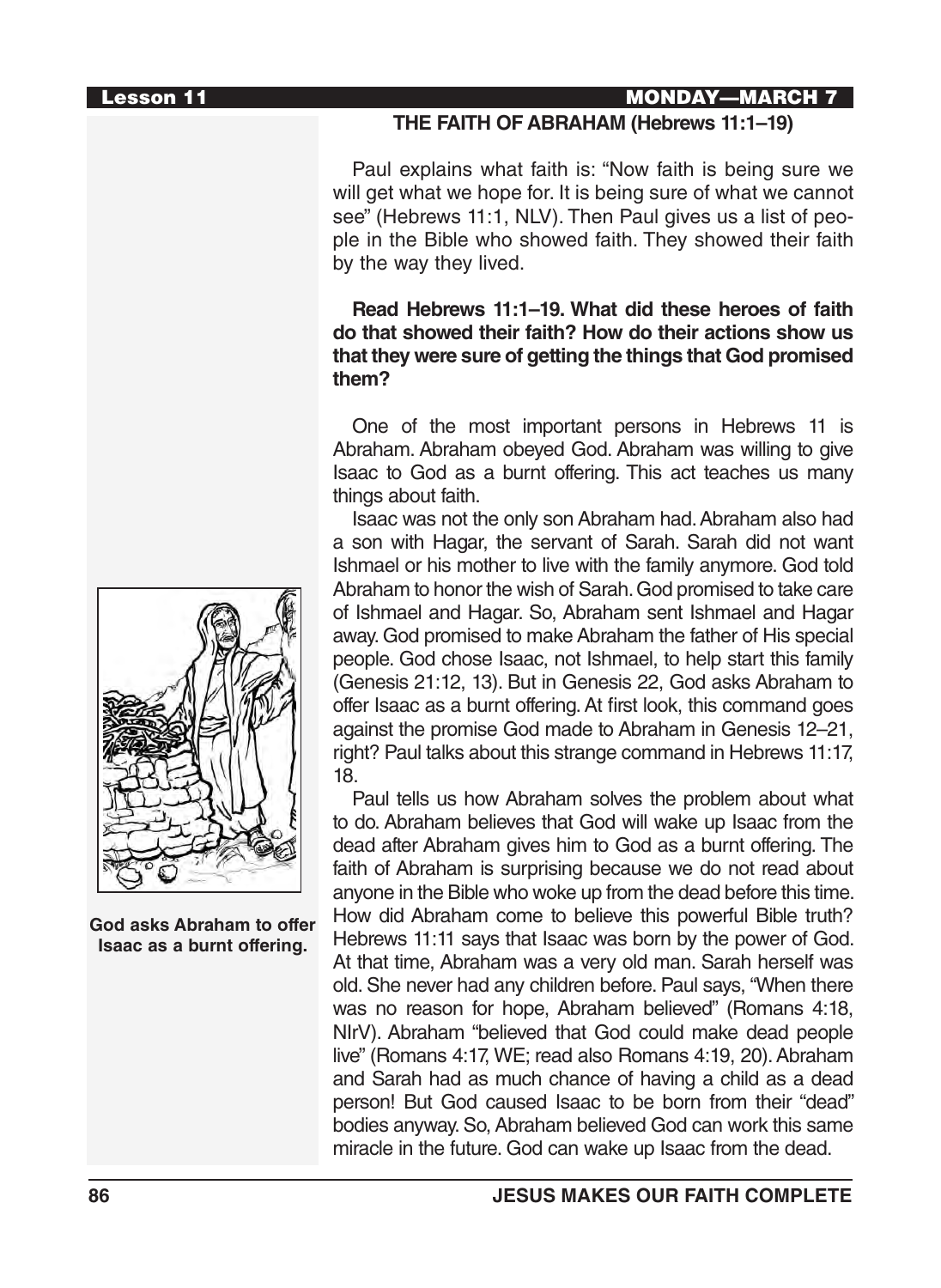## TUESDAY—MARCH 8 Lesson 11

### **MOSES: BELIEVING IN WHAT CAN'T BE SEEN (Hebrews 11:20–28)**

**Hebrews 11:20–28 tells us about men in Bible history who had strong faith. What things did these men do? How do these men show their hope in the things they can't see?**

Moses also is a very important person in this chapter about faith. When Moses was born, his parents hid him from Pharaoh, king of Egypt. Pharaoh commanded that all baby Hebrew boys should be killed. But the parents of Moses "were not afraid of the king" (Hebrews 11:23, NLV). Later, when Moses "was grown up, he did not want to be called [named] the son of Pharaoh's daughter" (Hebrews 11:24, WE). The daughter of Pharaoh is the Egyptian princess who adopted Moses. As her adopted son, Moses was chosen to be the next king of Egypt. But Moses chose to become the leader of freed slaves.

## **Compare the experience of Moses in Hebrews 11:24–27 with the Christians in Hebrews 10:32–35. What is the same about both experiences?**

Moses sees that God offers him a better reward than Pharaoh offers him. Pharaoh promises Moses something he can see: riches and power on this earth. God promises Moses something that he can see only by faith. Moses chooses the reward God offers him. The reward from God is the same reward we read about in Hebrews 10:35. God promises this reward to everyone who believes in Him.

For sure, these words about Moses touched the readers of Paul in a powerful way. The Christians suffered insults because of their faith. Evil people hurt them and took their belongings (Hebrews 10:32–34). Some of the Christians were thrown in prison because they chose to follow Jesus (Hebrews 13:3). In the same way, Moses chose to join the people of God. Moses lost much in this life because of his choice. Moses traded the riches of Egypt for insults. Why? Because Moses believed that the reward God offered him was better than anything Egypt offered him.

**What tests and troubles have you had because of your faith? What did you give up or lose because of your faith? How does the reward waiting for you cheer your heart?**



**When Moses was born, his parents hid him from Pharaoh, king of Egypt.**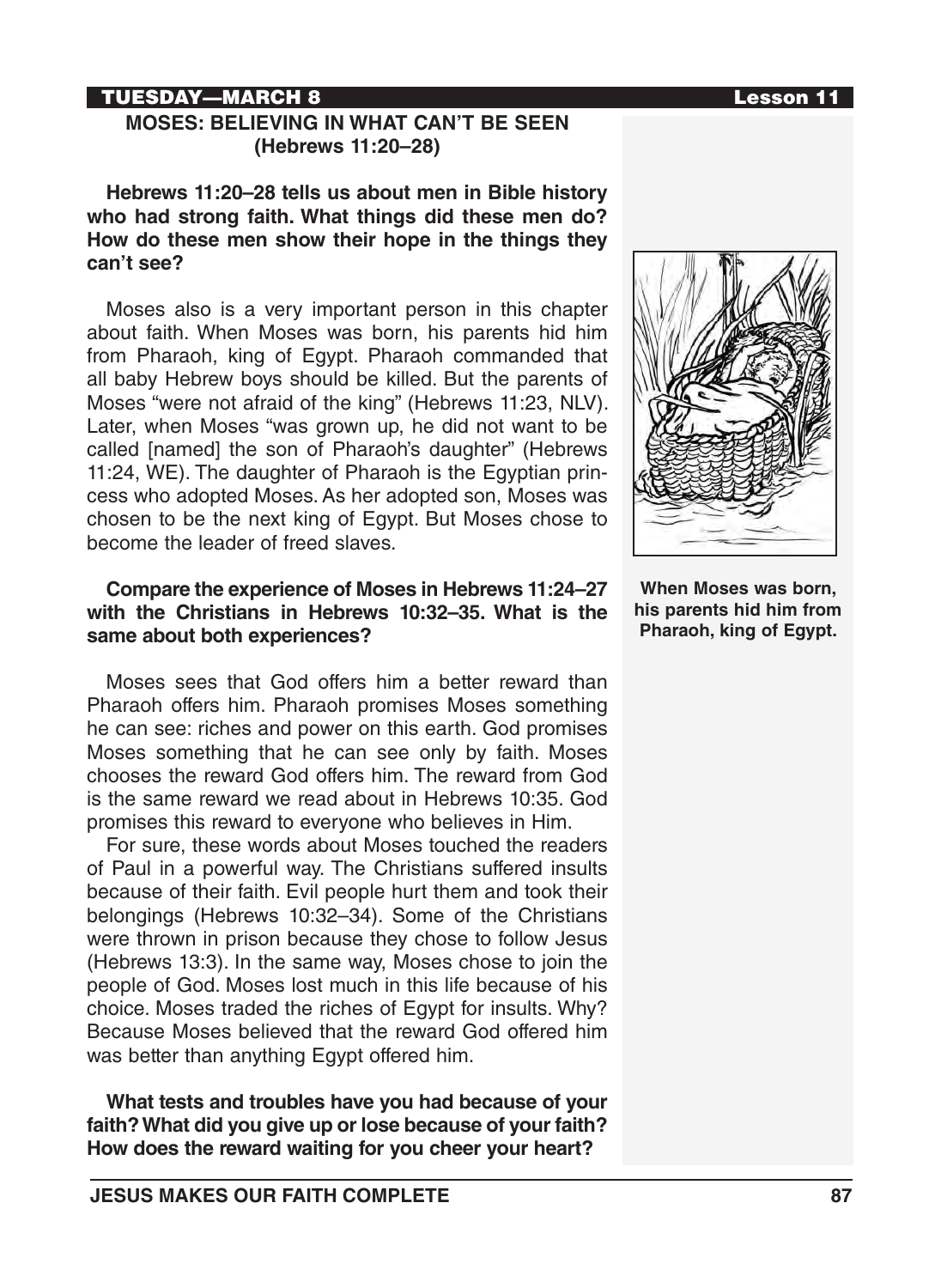## Lesson 11 WEDNESDAY—MARCH 9

**THE FAITH OF RAHAB (Hebrews 11:31)**

**Read Hebrews 11:31 and Joshua 2:9–11. In these verses, we read about Rahab. Rahab was born among people who did not worship God. Rahab also was a prostitute. As a prostitute, Rahab sold her body for sex to get money. So, why is this woman included in the list of Bible heroes?**

For sure, many people do not expect to see Rahab's name on the list in Hebrews 11. Rahab is one of only two women that Paul names in his list. Rahab is number 10 on the list. The first few names before her name are the early fathers of faith. Each of these men is known to be holy. When we come to Rahab, we are surprised for three reasons. She is a woman. She is not a Hebrew (or Jewish). She also is, as Paul said, a prostitute.

The most surprising thing about Rahab is that the list ends with her name. Why was Rahab's name the last one? Paul writes his list in a special form. Whenever Paul adds a new name to his list, Paul introduces this new person by telling us what this person did by faith. Paul starts with the story of Cain and Abel and tells us what Abel did by faith. Then Paul tells us about the next heroes of faith in his list: Enoch, Noah, Abraham, Sarah, Isaac, Jacob, Joseph, and Moses. The next big hero of faith in Bible history is Joshua. We may expect Paul to say to us, "By faith, Joshua leads the people to the Promised Land." But Paul does not write about Joshua. Paul writes about the faith of Rahab. Then Paul adds, " 'What more should I say?' " (Hebrews 11:32, WE). Paul then adds some names and tells us about things that happen later on in Bible history. But Paul does not give us a lot of information about these things.

So, why is Rahab on the list of heroes of faith? What was her act of faith? Rahab heard, believed, and obeyed without seeing the things she believed in. She did not see the Ten Awful Curses God put on Egypt. Rahab did not see God lead His people on dry land through the Red Sea. Rahab did not see water flow from the rock or bread fall from heaven. But Rahab believed in God anyway. She is a good example of faith for the Christians that Paul writes to in the Book of Hebrews. These Christians did not hear Jesus preach or see Him do a miracle. But they believe in Jesus and accepted Him as their Savior. Rahab is a good example for us, too. We also did not see Jesus do any of these wonderful miracles. God asks us to believe in Jesus anyway, the same as Rahab.



**Rahab heard, believed, and obeyed without seeing the things she believed in.**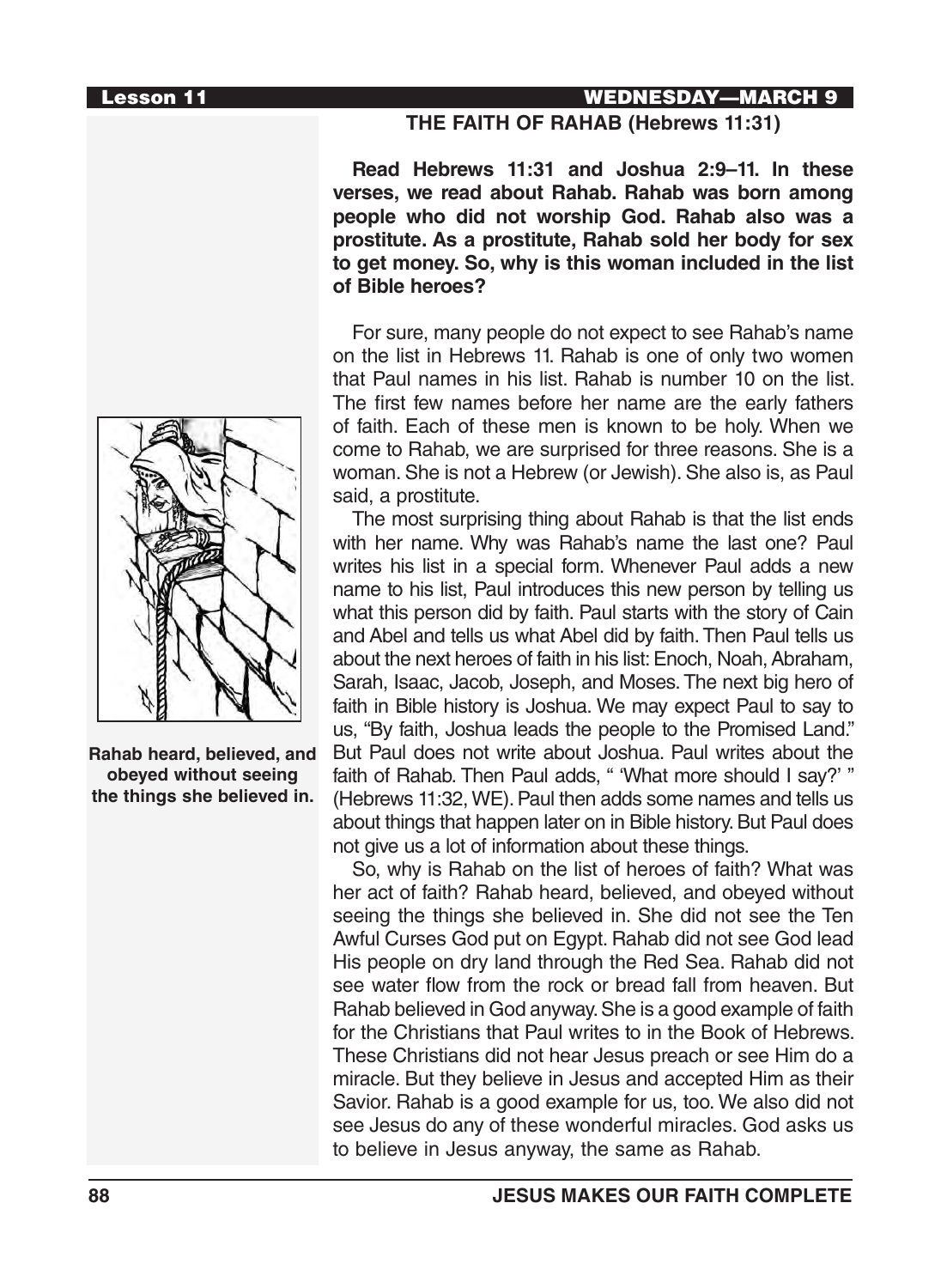## THURSDAY—MARCH 10 Lesson 11

## **JESUS MAKES OUR FAITH COMPLETE (Hebrews 12:1–3)**

#### **Read Hebrews 12:1–3. What do these verses ask us to do?**

Paul starts his list of heroes of faith in Hebrews 11. Paul ends his list in Hebrews 12 with Jesus. In the same way, Paul ends his letter to the Hebrews with Jesus. (Paul also starts his letter with Jesus.) Jesus is the " 'one who is coming' " and who " 'will not be late' " (Hebrews 10:37, ERV). Jesus also "is the one who makes our faith complete" (Hebrews 12:2, ERV). This verse shows us that Jesus makes our faith in God possible. Jesus also is our perfect Example of what a life of faith is all about.

Jesus is the Pioneer of our faith in three ways:

First, Jesus is the only One who ran the "race" of faith and crossed the "finish line." The other people on the list in Hebrews 11 did not fully finish the race because they did not get what God promised them (Hebrews 11:39, 40). After Jesus ran the race of faith on earth, Jesus went to heaven. He sat down on the right side of God the Father. We will join Jesus there in the future. The other heroes of faith Paul talks about in Hebrews 11 will be there, too (Revelation 20:4).

Second, the perfect life that Jesus lived made it possible for Bible heroes to run the race of faith (Hebrews 10:5–14). What if Jesus never came to this earth and ran the race of faith? Then no one can finish the race.

Third, Jesus is the reason for our faith. He showed us the love of God for sinners. God never stops trying to save us. That is why we will get our reward in the end. So, we must not give up. We must do what Jesus did. Jesus stayed patient and loyal to God. Jesus obeyed God in every way. Jesus did these things for us when we had no faith (2 Timothy 2:13). Our faith in Jesus really shows His love for us.

Jesus "is the one who makes our faith complete" (Hebrews 12:2, ERV) because He showed us how to run the race of faith. How did Jesus run? He gave up everything for us (Philippians 2:5–8). Jesus never sinned. He looked far ahead to the reward that waited for Him in the future. His reward will be the joy He gets from seeing people saved by His mercy. That is why Jesus put up with misunderstanding when He lived on this earth. That is why He accepted the shame of the cross (Hebrews 12:2, 3).





**Jesus looked far ahead to the reward that waited for Him in the future.**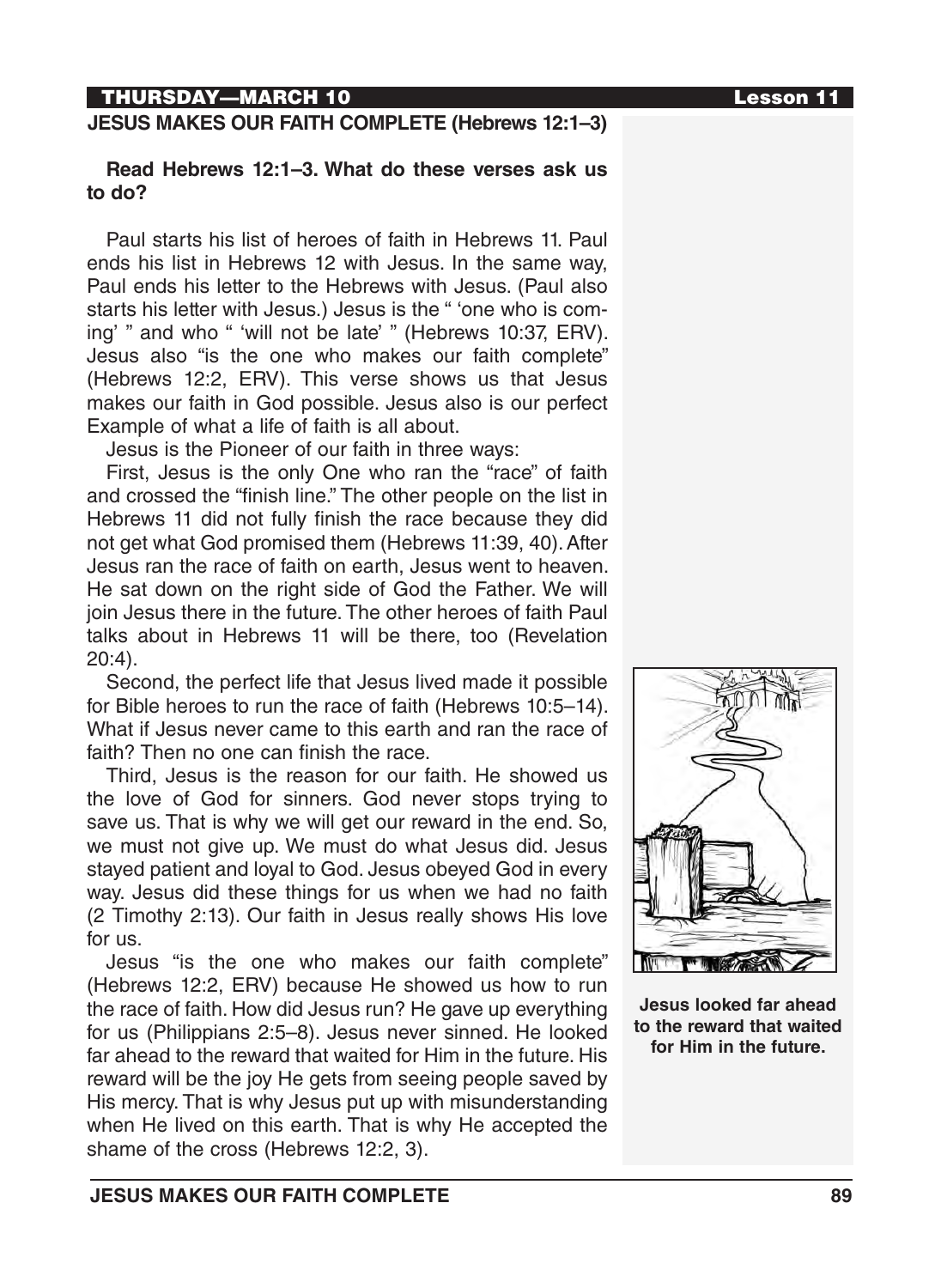## Lesson 11 FRIDAY—MARCH 11

**ADDITIONAL THOUGHT:** "By faith you accepted Jesus. You belong to Him now. So, you also must grow in Him by faith. You grow by giving and taking. You must **give** everything to Him: your heart, your plans, your life. Give yourself to Jesus to obey all His commands. You also must **take** everything He offers you. You must take Him and His full blessing to live in your heart. He will be your strength. He will make you holy. He will be your Helper forever. He will help you to obey."—Ellen G. White, *Steps to Christ*, page 70, adapted.

"God does not ask us to believe without first giving us enough proof for our faith. God gives us many reasons to trust Bible truth about Himself. But we can always choose to doubt. Our faith must rest on the proof God gives us. We should not trust our feelings to help us decide what we believe. People who wish to doubt will have the chance to doubt. People who really want to know Bible truth will find plenty of proof for their faith.

"Our minds can't completely understand the love and works of our Everlasting God. He is the Holy One. He will forever be a mystery. The smartest person on this earth can't solve this holy mystery. ' "Do you think you really understand God? Do you completely understand God All-Powerful? That knowledge is higher than the heavens and deeper than the place of death. So what can you do? How can you learn it all?" ' Job 11:7, 8, [ERV]."—Page 105, adapted.

# **DISCUSSION QUESTIONS:**

**1** Paul tells us that "faith helps us understand" (Hebrews 11:3, ERV). What is the connection between faith and understanding? What exactly does faith help us understand?

2 The Greek word "**pistis**" means "faith." "**Pistis**" shows us (1) belief in God and (2) loyalty to Him. Why are both meanings important to our understanding about how we live "by faith"? How did the people in Hebrews 11 show their loyalty to God? How did their loyalty show their faith? How can we live as they lived?



**"People who really want to know Bible truth will find plenty of proof for their faith."**